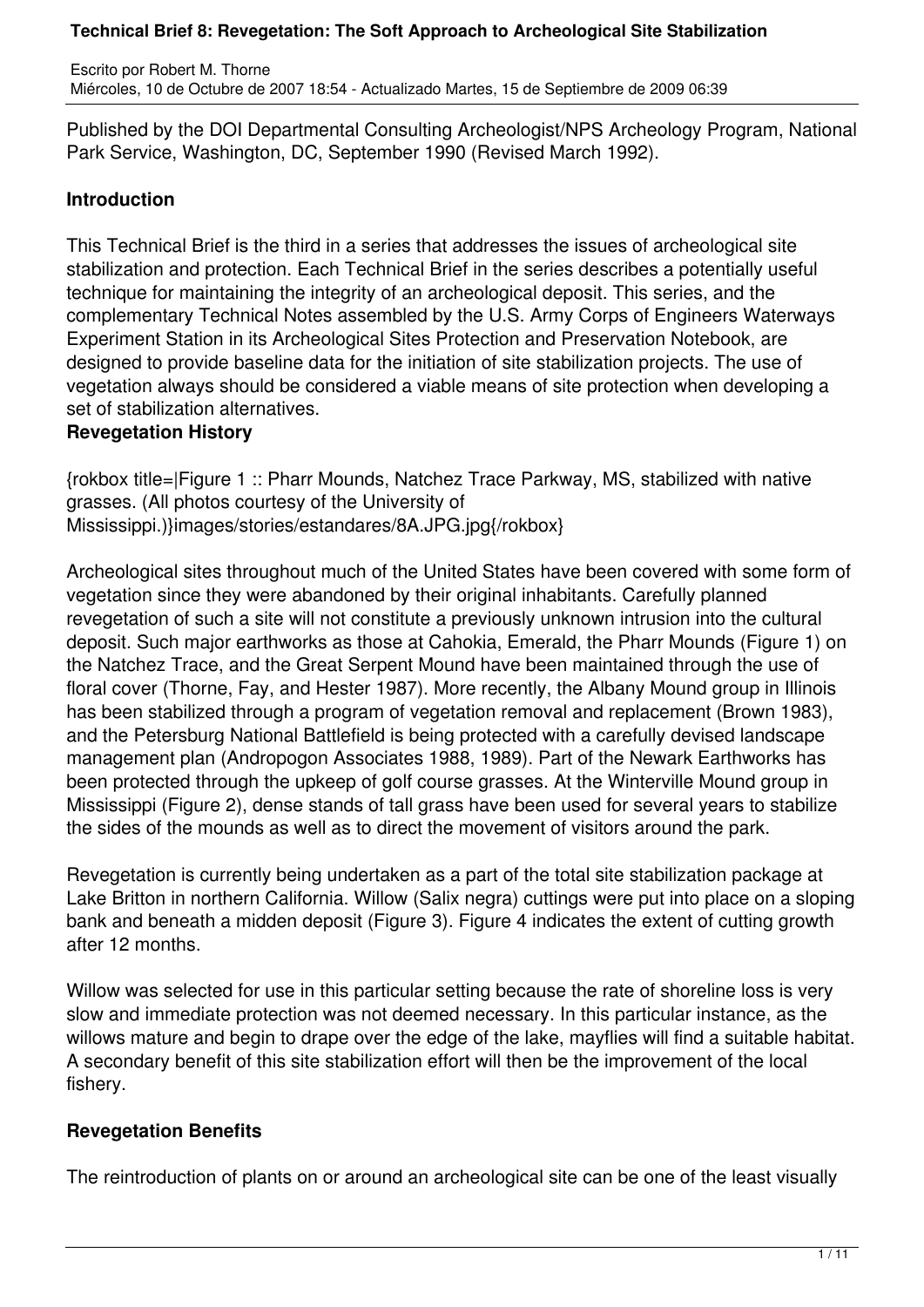Escrito por Robert M. Thorne Miércoles, 10 de Octubre de 2007 18:54 - Actualizado Martes, 15 de Septiembre de 2009 06:39

intrusive stabilization techniques available. Careful species selection produces a vegetative cover that blends well with the surrounding environment, and places a site in a more "natural" setting. Properly selected species can also enhance a habitat for the faunal community that frequents the site. As a result, habitat enhancement carries the additional advantage of letting the archeological community develop a protectionist alliance with groups whose primary interests lie outside the area of cultural resource management.

The use of vegetation as a means of achieving site stability can be viewed as a soft approach in comparison to the more traditional engineering approaches such as riprap or revetments. Floral systems have the advantage of being elastic, and species easily can be found that are adapted to a broad range of microtopographic settings. Vegetation can also effectively dissipate wind and water energy that can destroy a cultural deposit.

{rokbox title=|Figure 2 :: Winteville Mounds in Mississippi with a dense growth of Johnson grass (Shorghum halepense) used for stabilization and traffic routing.}images/stories/estandares/BRF8B.JPG.jpg{/rokbox}

Depending on the setting of a specific site, both types of force can come into play. The majority of soil movement that is stimulated by wind action takes place in a zone that extends from the surface of the ground to heights that are below 3 feet. Wind velocities necessary to move soil particles are less than 13 miles per hour at a height of 1 foot above the ground. Once windgenerated soil movement starts, velocities less than 13 miles per hour are likely to be sufficient to continue soil loss. Since 62 percent to 97 percent of soil loss activity occurs in the 3-foot vertical zone closest to the ground, vegetation that exceeds 3 feet in height will serve to filter soil agitated by a driving wind and at the same time lessen the force of the wind (Gray and Leiser 1989:12-13).

The types of water-generated erosion that are most frequently mentioned as impacting archeological deposits are sheet erosion and stream channel erosion. In many areas, lacustrine erosion of sites has a greater impact on archeological materials than channel erosion, but a one-to-one comparison is not possible since two very different kinds of forces are operating to remove the cultural deposit.

Cultural resources managers, including archeologists, seldom recognize the impact that rainfall has on unvegetated and unprotected surfaces. Raindrop impact can cause soil particles to move as much as 2 feet vertically and 5 feet laterally on level surfaces and, if a sufficiently steep gradient is present, slope movement of soil can occur (Gray and Leiser 1989:12-13). From the perspective of energy, raindrop impact generates greater kinetic forces than water that causes sheet erosion. Soil movement results from both rain and sheeting water with raindrops serving to dislodge individual soil particles that are then moved farther by the sheet erosion process.

The volume of soil removed through sheet erosion is increased also as a result of frost heave, since this heaving action will uniformly loosen the soil. Some counter-erosion compaction occurs as rain falls on unprotected soil, but the rate of compaction is not sufficient to prevent sheet erosion from occurring.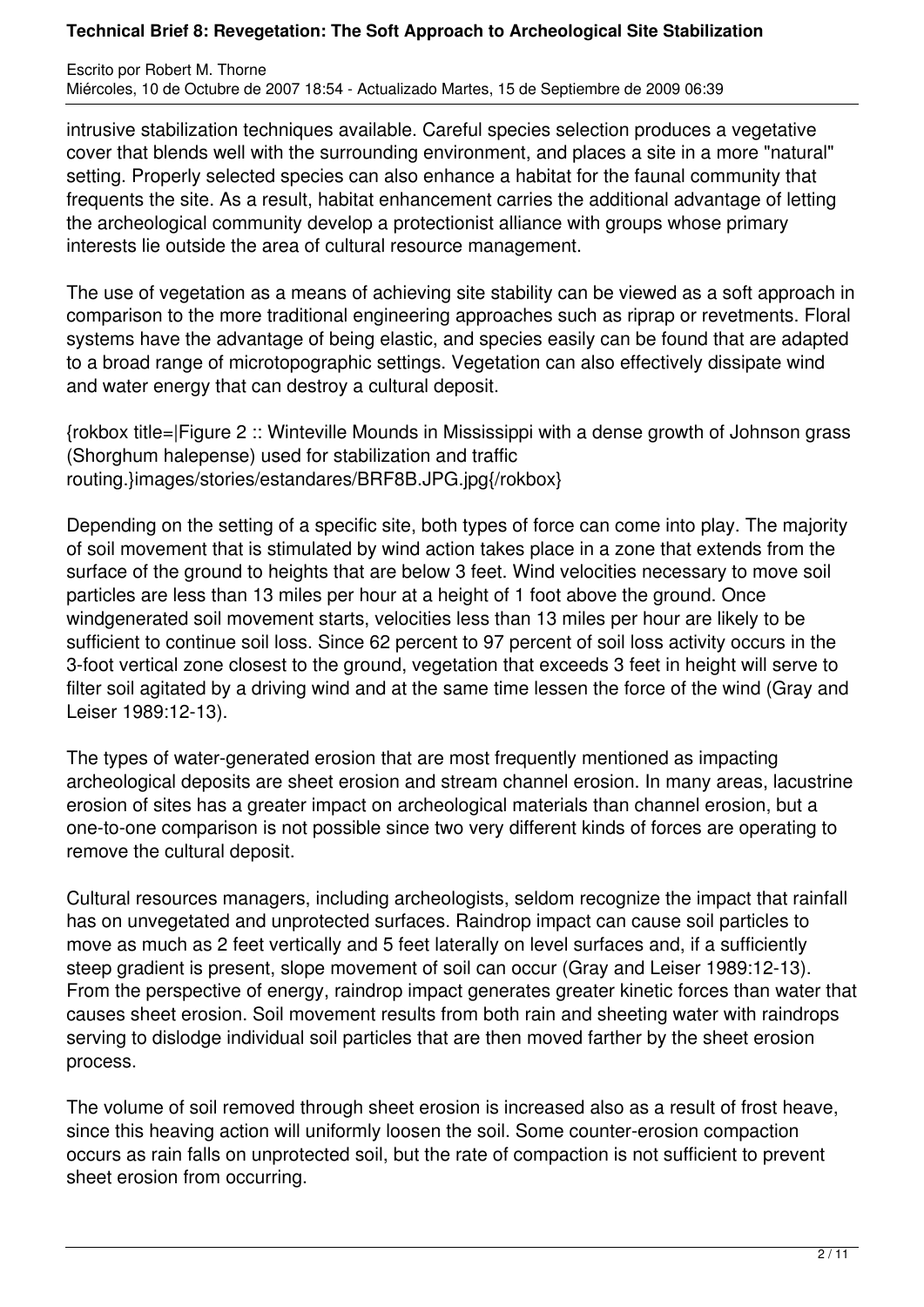Escrito por Robert M. Thorne Miércoles, 10 de Octubre de 2007 18:54 - Actualizado Martes, 15 de Septiembre de 2009 06:39

The destructive force of various forms of erosion can be lessened, if not completely stopped, in many situations through the use of carefully selected vegetation. As the lateral roots of vegetation spread and intermingle, the soil becomes bound together and acts like a composite material. Stresses in the soil are transferred to the root fibers, which have relatively high tensile strength, and in this manner the soil is reinforced and strengthened (Gray and Leiser 1989:39).

In aquatic environments where moving water pressures are fairly constant on the vegetation, a well established stand of grass will react accordingly and can reduce stream velocity and wave forces by as much as 90 percent (Keown, Oswalt, Perry, and Dardean 1977:59). Mitigation of lateral shear force is accomplished by a variety of plants through the development of special stabilizing tissue and root stiffening and strengthening (Schiechtl 1980:208). Mechanical stabilization techniques do not exhibit this self-regulating capability, nor are they pliable.

Budgetary constraints make the use of vegetation an especially attractive choice because of the low cost of initial installation and post-placement maintenance. In addition, plantings can be used in combination with a number of mechanical stabilization techniques and further strengthen the mechanical installations. In most cases, no special labor expertise is required to put plantings in place, and labor costs can be held at a minimum. Plant installation is, however, a labor intensive operation.

When necessary, vegetation can be reestablished without disrupting a cultural deposit by using seed-bearing spray mulches or by seeding beneath biodegradable mats. The use of mulches and matting can add appreciably to the cost of a revegetation effort. As a cost cutting measure, used carpeting can sometimes be substituted for matting at no cost. Frequently, planting materials such as willows can be obtained locally, which can further reduce installation costs.

Plant materials have the additional advantage of adapting to a wide variety of environmental conditions and topographical features. Maiden cane (Panicum hemitomon Schult.), which has been tested for its capabilities as a mechanism for erosion control, will grow in shallow water, across a shoreline, and up a bank for a short distance (Young 1973). Similarly, species can be obtained that will grow on dry soils (Haffenrichter, et al. 1968; U.S. Department of Agriculture 1976), on sand dunes (Knutson 1977), and in rocky or badly disturbed terrains (Vogel 1981). Some degree of control of ultimate plant height can be exercised during the plant selection process, and important anti-looting protection can also be obtained through careful plant selection.

Once established, a protective live vegetative cover requires little or no maintenance. Grasses can be managed through haycutting. In addition to maintaining an attractive appearance, haying has the potential of being a no-cost operation that could generate a portion of the site's maintenance funds.

## **Revegetation Limitations and Liabilities**

Revegetation, like other stabilization techniques, is not without its own set of liabilities, and these must be carefully considered and weighed against its advantages. An assumption that must be accepted as a part of most stabilization projects is that, since a significant resource is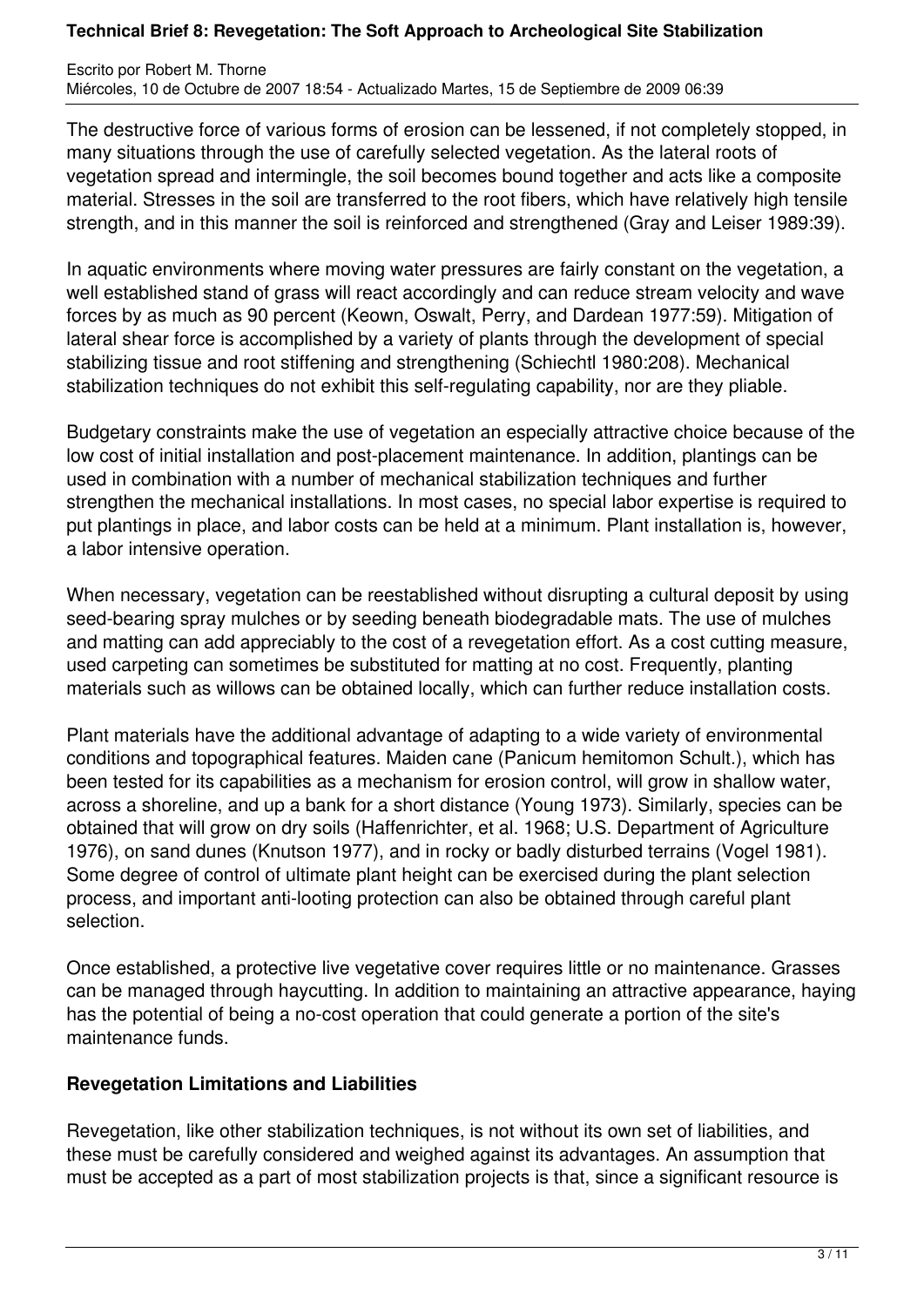Escrito por Robert M. Thorne Miércoles, 10 de Octubre de 2007 18:54 - Actualizado Martes, 15 de Septiembre de 2009 06:39

being lost, some negative effects resulting from the stabilization effort are acceptable and preferable to the continuing loss of the site. In a revegetation effort a small amount of additional site loss can be predicted before the plantings reach their maximum protection potential.

### *Root Disturbance*

The most frequently voiced objections to site revegetation center around the intrusion of roots into the cultural deposit. Beyond doubt, root growth can disrupt and contaminate what may appear to be an otherwise undisturbed deposit. With the exception of historic and late prehistoric sites, forests and grasslands have covered many of the sites in North America, and such site contamination and disruption has already taken place.

The potentially negative impacts from a revegetation program can be recognized, and ways to deal with those impacts can be identified during the project design process. Perhaps the best approach to problem solving in planning for revegetation stabilization is to recognize two broadly defined kinds of disruptions. One may be of a physical nature while the other may be biochemical.

Within the context of an archeological deposit, physical disruption includes the lateral and vertical displacement of artifacts and biofacts and the interruption of the general continuity of the archeological deposit. Biochemical disruption stems from changes in soil pH, changes in the hydrological characteristics of the cultural deposit, and changes in the microfaunal community, which could in turn alter the chemical constituency of the deposit.

The majority of the physical disruptions that a site experiences from revegetation derives from the root systems of the cover species. The depth and lateral spread of various plants is species-specific, as some species are more deeply rooted than others, while some species have a greater lateral distribution of the supporting roots (Meyer and Anderson 1939:266-267). However, knowledge of the variability of root system development for specific species is not sufficient to allow prediction of root growth and the concomitant potential for site disturbance. Other factors, many of which are specific to site location, must be taken into account. Among these are depth of the water table, the presence of a subsurface hardpan, buried sand strata, and gravel deposits.

Primary root systems, such as taproots and the laterals that radiate from them, are likely to cause the most site disruption since these are the largest roots in a complex. The secondary root system of most species is threadlike or fibrous and generally too small to pose any displacement problems. These smaller roots do have the potential of invading small spaces in artifacts, bone, and charcoal, and in sufficient numbers or size can wedge these materials apart. This kind of potential destruction is likely to be minimized since the nature of these roots is such that impenetrable, non-nutrient bearing substances will cause the roots to grow in another direction (Laycock 1967:C21-C22). By the same token, if archeological material is not cracked or broken, the potential wedging action of secondary roots is not likely to pose a problem. Primary roots are generally of sufficient size that artifacts will be displaced rather than broken or destroyed by them.

Perhaps the most destructive physical impact that floral cover can have on an archeological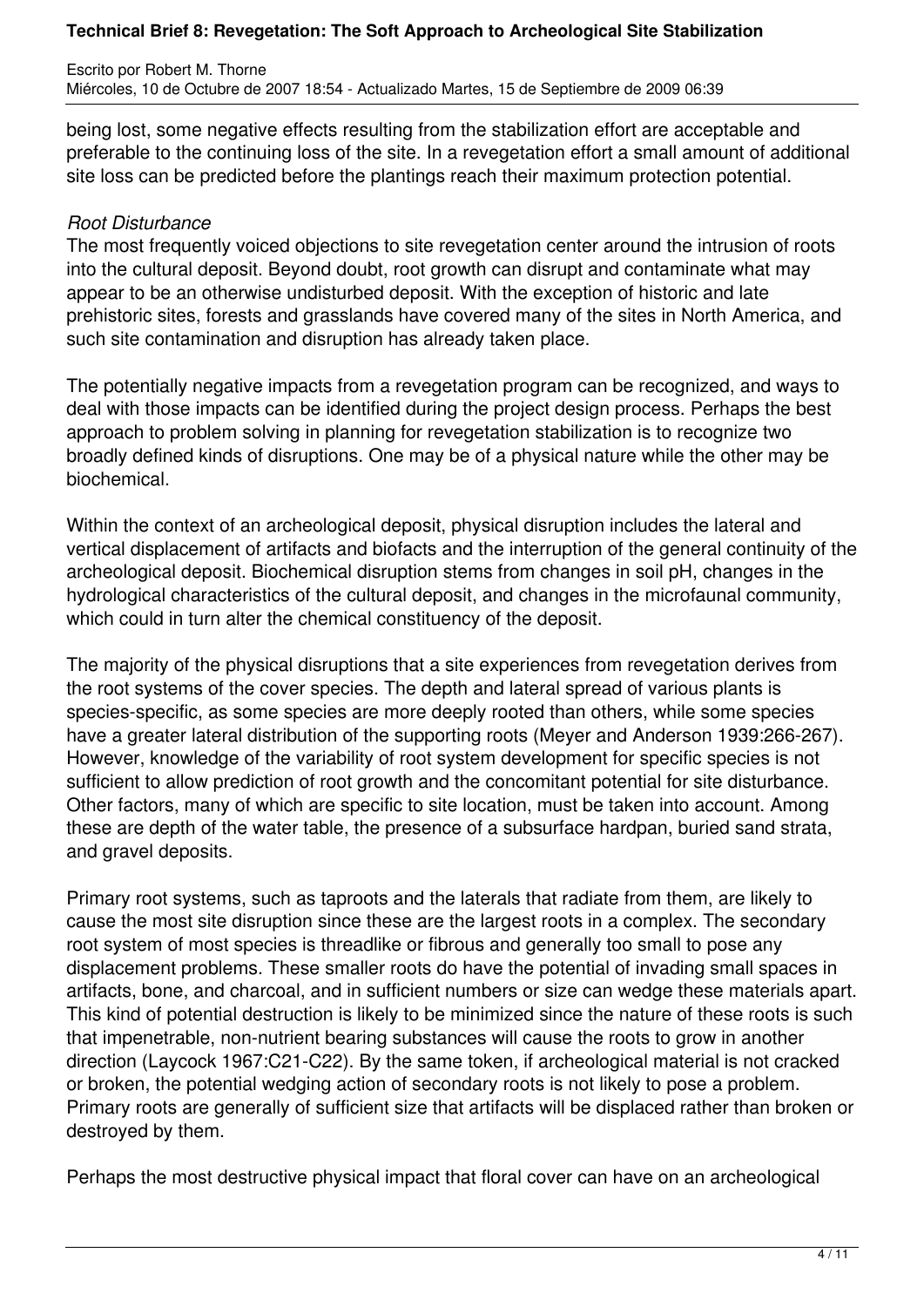Escrito por Robert M. Thorne Miércoles, 10 de Octubre de 2007 18:54 - Actualizado Martes, 15 de Septiembre de 2009 06:39

deposit comes from overturned trees. Since the majority of the primary root system of most trees is within the first few feet below the surface of the ground (Meyer and Anderson 1939:267), blowdowns are likely to pull large chunks of soil and artifacts from a cultural deposit. Tree throws can produce large holes that are subject to being refilled by accumulated leaves and the materials that were pulled up by the falling tree. This material must be accounted for in subsequent scientific excavations.

This points out the care that should be exercised in the selection of species to be used in revegetation projects. Species of larger vegetation such as trees that have heavy crowns with broad lateral root systems should generally be avoided. Similarly, species that have massive and deep root systems should be avoided to insure that deep disturbance is minimized.

### *Bio-Chemical Disruptions*

Biochemical destruction of archeological materials that may result from revegetation seems to be much less of a problem than site destruction from physical forces. The chemical composition of the leaf fall of different plant communities varies according to the predominant species of the community and will vary somewhat within a community depending on the volume of litter produced and the age of the dominant species. Soil pH is controlled by plant litter to a relatively shallow depth, being principally confined to the humic zone, while the pH of soils beneath the humic layer reflects the petrographic nature of the substrata (Braun-Blanquet 1932:245).

When a plant community changes as a result of increasing numbers of an invasion species, soil pH may change to reflect the character of the invaders. In so far as the archeological component is concerned, these are minor changes since they are largely confined to the humic zone and will have little impact on the soils that lie below. Principal changes occur in soil pH and in the organic matter content. Plant health, and ultimately the success of a revegetation effort, is dependent on the presence of nitrogen, phosphorus, and potassium and appropriate H-ion concentrations.

The extent to which amounts of nitrogen, phosphorus, and potassium adequate for successful plant growth can alter artifacts seems to be largely unknown. One must suspect that the presence of these chemicals has little effect, given the excellent state of preservation of artifacts in heavily vegetated sites. It is worth noting, however, that when levels of decaying organic matter become sufficiently high, carbonic and nitric acids are produced in quantities that are sufficient to release phosphorus that is present in parent soils (Longsdon 1975:58). Carbonic and nitric acids are thus present in most decomposing leaf and stem litter and may account for alterations in soil/site matrix pH.

Higher concentrations of the H-ion, which are dependent on the decomposition of plant litter, occur in the very top layer of the 0 horizon, from 1 centimeter to 2 centimeter. As the depth below this zone increases, H-ion concentration decreases and the pH of the soil remains stable (Braun-Blanquet 1932:173). At varying depths below the A-I horizon, depending on the depth of soil development, pH is controlled by moisture and the characteristics of the underlying bedrock, and not on the decomposition of plant litter.

While Mathewson (1989:230) addresses the issue of site burial specifically, his archeological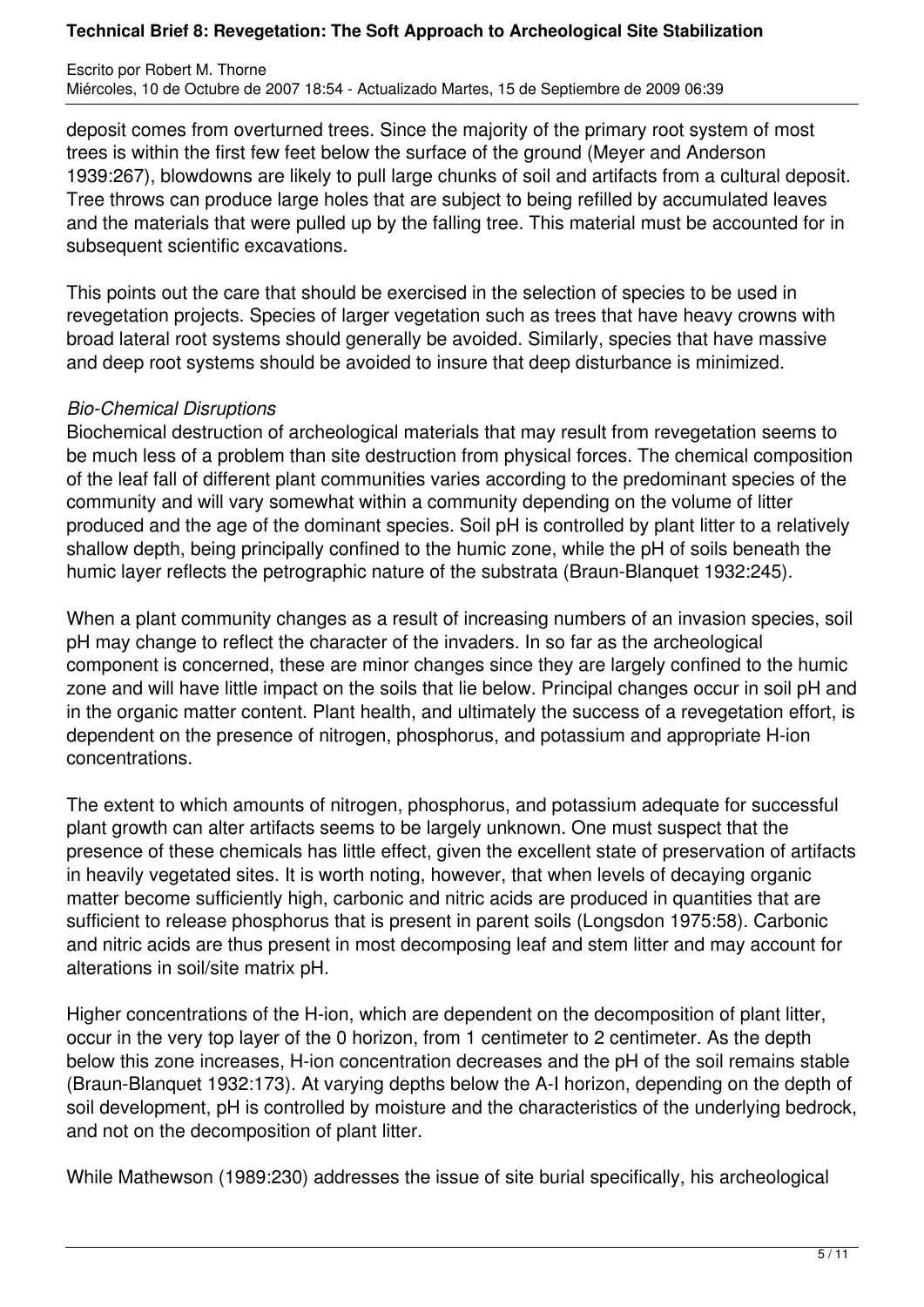Escrito por Robert M. Thorne Miércoles, 10 de Octubre de 2007 18:54 - Actualizado Martes, 15 de Septiembre de 2009 06:39

component/preservation matrix provides some insight on the effects of acidic versus basic environments with regard to artifact loss. If soil conditions are altered from basic to acidic, an acceleration of the rate of loss of certain kinds of archeological remains will occur. Since changes in soil pH occur in the humic zone (0 horizon) and in the upper portions of the A horizon when cover species are added or changed, leaching is likely to dissipate any significant acid accumulation. Artifactual materials in and beneath the A horizon are not likely to be altered at an increasing rate as a result of decomposing organic debris on the surface.

Climate and topographic characteristics affect the production of organic matter in soils while various soil types also affect the accumulation of organic matter. Generally, forest soils derive their organic matter content from leaf fall, since tree roots usually live for many years and decompose slowly. The upper 6 inches of a soil will contain the highest concentrations of organic matter, largely as a result of movement by insects, worms, and small animals that live in the A horizon. Below the first foot of depth, soil organic matter content is about 1 percent by volume, and organic matter is virtually absent at a depth of 4 feet.

The relationship between organic matter content and soil depth for grassed areas is similar to that of forested areas. At the 0 horizon level organic matter is about 5 percent by volume, at a depth of 1 foot it is about 1 percent, and at a depth of 4 feet it is only about 0.1 percent (Thompson and Troeh 1957:126-130).

The introduction of vegetation or the revegetation of an archeological site will have little effect on its organic matter content, assuming that the site has had an existing floral cover. On completely denuded surfaces, it will take several years for organic matter to accumulate, and this will be related to the presence of quantities of nitrogen sufficient to allow plant growth (Thompson and Troeh 1957:131). The addition of chemical nitrogen may prove to be necessary to ensure successful revegetation.

Given the low levels of soil organic matter below the A horizon, the loss of artifactual materials should not be accelerated.

{rokbox title=|Figure 3 :: Willow cuttings immediately after sprigging, Lake Britton, Shasta County, CA.}images/stories/estandares/BRF8C.JPG.jpg{/rokbox}

# **Project Planning**

Even though revegetation projects can be put into place in relatively short periods of time, project development and implementation sometimes require a relatively long preparation time. Plant selection, acquisition, and placement must occur during periods of plant dormancy to insure maximum survival once the growing season begins. Freeze/thaw cycles, periods of dry weather, and disease can lead to plant loss. Notice should be taken of potential plant toxicity for the crews who will make an installation. Commonly seen plants such as English ivy cause allergic reactions in some people.

While not directly a concern for stabilization projects, care must be exercised to protect against the introduction of species that might ultimately become weeds. The best approach to a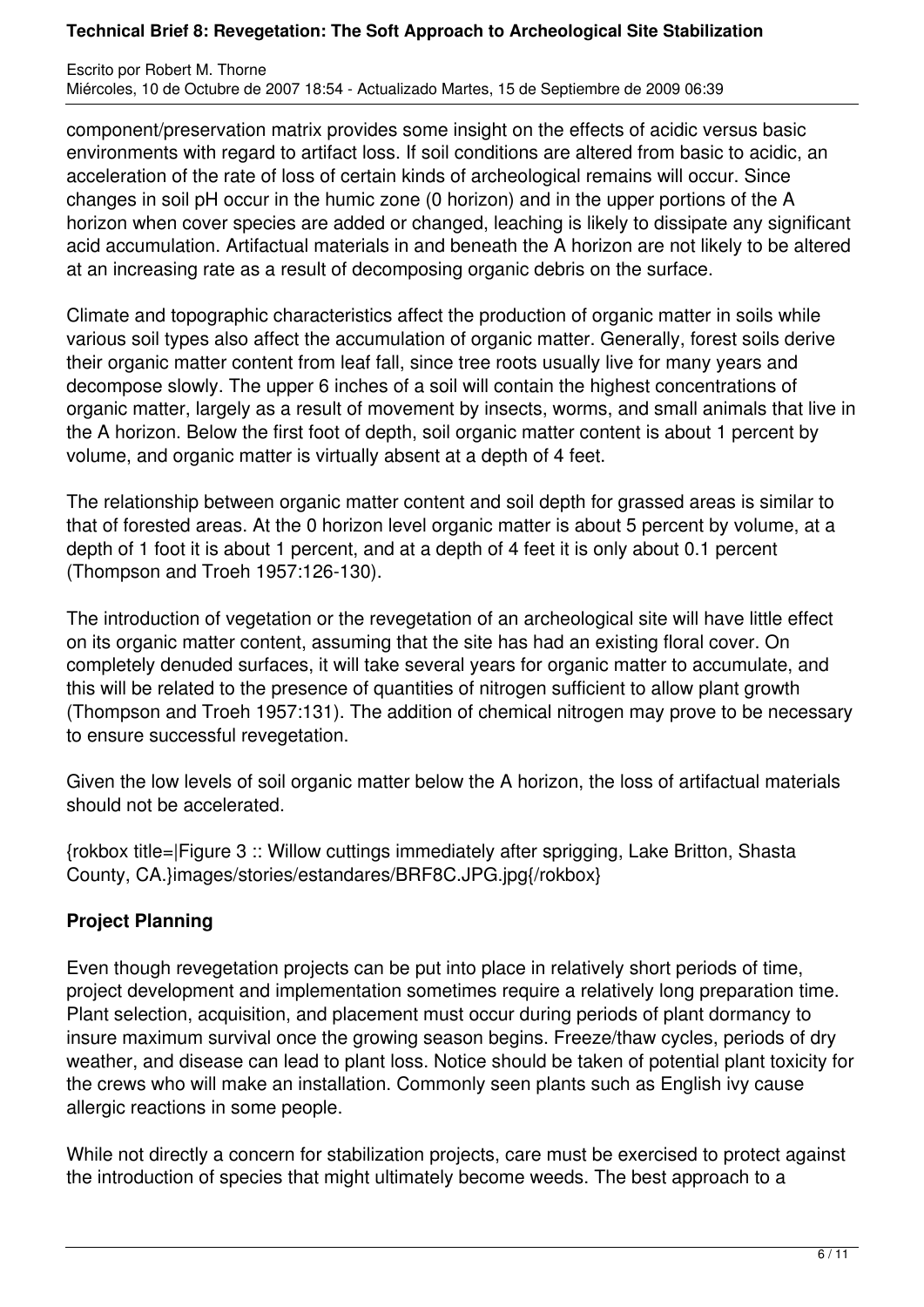Escrito por Robert M. Thorne Miércoles, 10 de Octubre de 2007 18:54 - Actualizado Martes, 15 de Septiembre de 2009 06:39

revegetation program is to try to select species that are native to the vicinity of the stabilization project. If a non-native or commercially supplied species is to be used, careful consideration should be given to the background of the planting material selected.

{rokbox title=|Figure 4 :: Willow cuttings 12 months after sprigging, Lake Britton, Shasta County, CA}images/stories/estandares/BRF8D.JPG.jpg{/rokbox}

## *Sources of Plant Data and Planting Guidelines*

While a wide variety of data that deal specifically with revegetation is available, information is scattered and sometimes difficult to acquire. Schiechtl's (1980) Bioengineering for Land Reclamation and Conservation is an excellent source of information on planting techniques and the range of microenvironments that can be stabilized by revegetation. Much of the background data Schiechtl uses is from Europe, and many of the species that he recommends are not indigenous to North America. Similar species do occur in the United States, however, and substitutions can be easily identified.

The most readily available source of revegetation data has been developed by the Soil Conservation Service (SCS) of the U.S. Department of Agriculture. Some information is available from the regional SCS Plant Materials Centers. These organizations are responsible for the testing and development of species that are suited for stabilization in their respective regions. Prior to 1969, SCS prepared several handbooks on stabilization issues that provide regionally specific data.

Other sources of revegetation and stabilization data are the U.S. Forest Service and the U.S. Army Corps of Engineers (COE) laboratories, particularly the COE Waterways Experiment Station. The COE reference works generally deal with streambank and lakeshore erosion, in contrast to the work of the SCS, which deals with both wet and dry environments. Maritime erosion problems are dealt with by the COE and the Shore Protection Manual (1984), which is a highly technical source of stabilization data. SCS publications are also available for coastal areas.

Local and regional SCS offices can provide support in making planting selections as well as determining fertilizer and lime requirements for revegetation projects. Soil pH requirements for maximum growth will vary by species, and soil testing should be completed after the plants have been selected. In this manner, a fertilization and liming plan can be devised that will be suited to the selected cover plantings. At the same time, a maintenance schedule for fertilization can be developed. From that schedule future maintenance costs can be projected.

### *Installation Costs*

Stabilization projects that employ revegetation as the primary technique can provide one of the most cost-effective means of site protection available. This is true not only for initial installation but for long-term maintenance as well.

Cost projections for a program of revegetation should include plant purchase costs if the species to be installed cannot be collected. If collection is possible, projected labor costs must include not only the time needed to install the materials but collection time as well. Neither of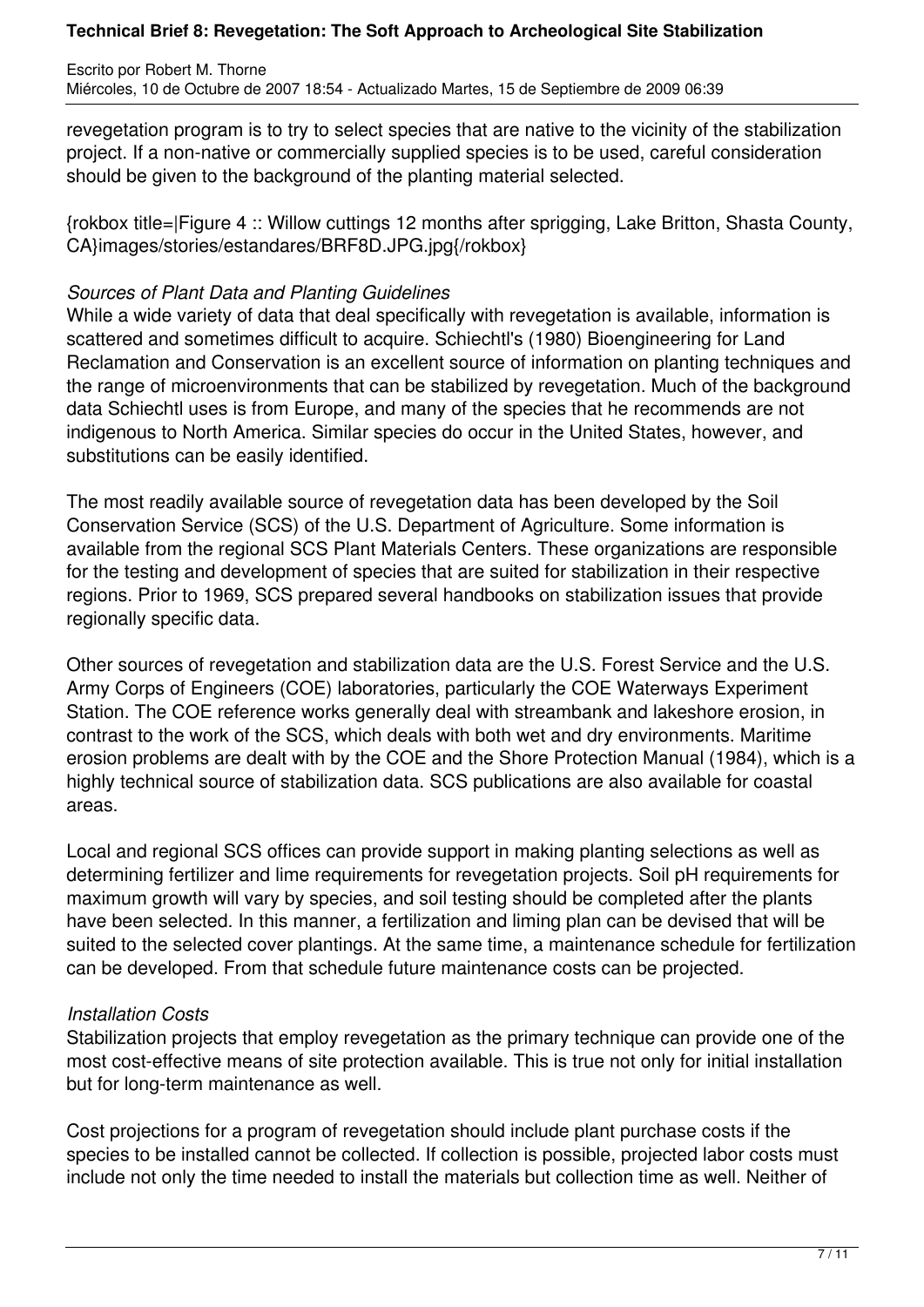Escrito por Robert M. Thorne Miércoles, 10 de Octubre de 2007 18:54 - Actualizado Martes, 15 de Septiembre de 2009 06:39

these tasks requires skilled labor, so costs can be minimized. If purchasing of materials is required and the materials must come from some distance, shipping charges may add significant cost.

### **Request for Assistance**

Information exchange about site stabilization is available from and should be reported to:

Dr. Robert M. Thorne National Clearinghouse for Archaeological Site Stabilization Center for Archaeological Research University of Mississippi University, MS 38677 phone: (662) 915-7316 fax: (662) 915-7129 email: rmthorne@olemiss.edu

### **References Cited**

Andropogon Associates, Ltd. 1988 *Earthworks Landscape Management Action Plan for the Petersburg National Battlefield* . Report prepared for the Mid-Atlantic Regional Office, National Park Service, Philadelphia, PA.

This manual's primary focus is to develop management strategies and interpretive guidelines that resolve current conflicts between the requirements for preservation and the impacts of interpretation and visitor use at earthwork sites. The manual is intended to serve as a guide for all earthworks in the National Park Service (NPS) system and for application to similar environments within the NPS system with limited study. A major observation noted during the review of the sites evaluated for the preparation of the manual was that earthwork sites stabilized by healthy, native plant communities are in the best condition, while some current management practices have contributed directly to the degradation of the resources. The manual is divided into two major sections. The first section is a review and evaluation of current management practices and an assessment of present vegetative cover types. Recommendations are made for an overall management program aimed at integrating preservation and interpretation objectives. The second section begins with procedures for evaluating and monitoring a site with respect to the proposed guidelines. Since many of the management techniques focus on native plant communities, the management of which is unfamiliar to many park employees, workshops at various levels of NPS employees were held. Actual hands-on instruction sessions were used as a means of both teaching park employees how to use the sod bioengineering techniques and to begin restabilization and revegetation on damaged ground surfaces that needed immediate attention. Critical to the soil bioengineering techniques is the need to prioritize problem areas to include both short term and long term management practices.

Andropogon Associates, Ltd. 1989 *Earthworks Landscape Management Manual; Section I*. Prepared for the Mid-Atlantic Regional Office, National Park Service, Philadelphia, PA.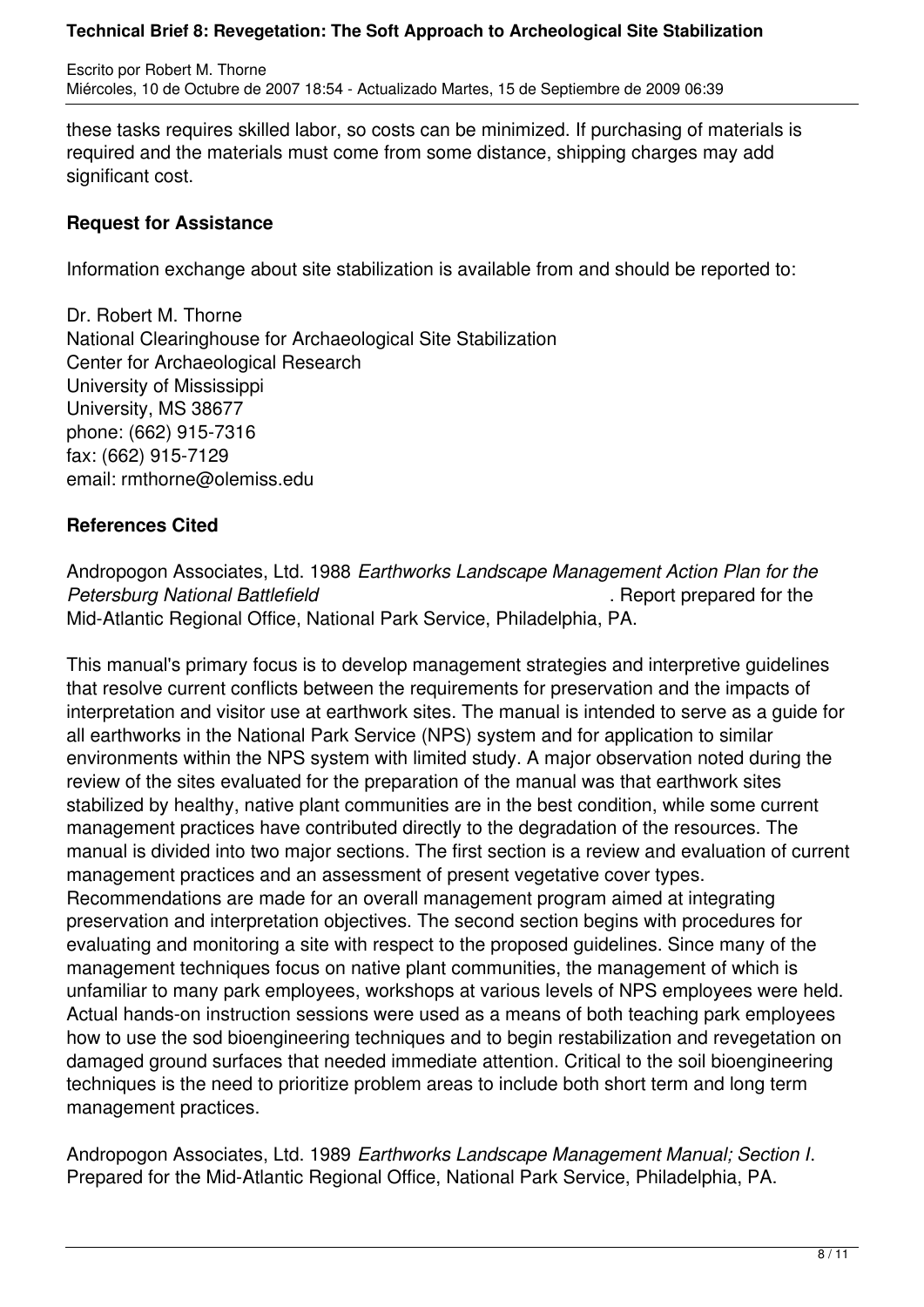Escrito por Robert M. Thorne Miércoles, 10 de Octubre de 2007 18:54 - Actualizado Martes, 15 de Septiembre de 2009 06:39

Braun-Blanquet, J. 1932 *Plant Sociology: The Study of Plant Communities*. First Edition, McGraw-Hill, New York.

Brown, Margaret K. 1983 Mothballing Albany Mounds. *American Archaeology* (formerly Contract Abstracts and CRM Archaeology) 3(3).

The Albany Mound site consists of some 40 to 50 mounds and 3 village areas and is owned by the Illinois Department of Conservation. Preservation of the site, with a very limited budget, was a multidisciplinary effort. Invasion species were removed from the site, and prairie grasses, brush, and trees that would have been a part of the original prairie community were left to grow to maturity. Management of the prairie environment will be through controlled burns, and the expense of maintenance will be minimized.

Gray, Donald H. and Andrew T. Leiser 1989 *Biotechnical Slope Protection and Erosion Control*. Robert E. Krieger, Malabar, FL.

Haffenrichter, A.L., John L. Schwendiman, Harold R. Harris, Robert S. McLauchlan, and Harold W. Miner 1968 Grasses and Legumes for Soil Conservation in the Pacific Northwest and Great Basin States. *Agricultural Handbook* 339, Soil Conservation Service, U.S. Department of Agriculture, Washington, DC.

This handbook was revised in 1979 and is no longer listed as a handbook. It identifies grasses and legumes that are suitable for erosion control, categorizing them according to the projected life of each. Each species is discussed, and line drawings as well as Agricultural Zone maps are included. Planting directions are a part of each species description, and recommended planting rates are listed in an appendix.

Keown, M. P., N. R. Oswalt, B. B. Perry, and B. A. Dardean, Jr. 1977 *Literature Survey and Preliminary Evaluation of Streambank Protection Methods.* Technical Report H-77-9. U.S. Army Corps of Engineers Waterways Experiment Station, Vicksburg, MS.

Knutson, Paul L. 1977 Planting Guidelines for Dune Creation and Stabilization. *Coastal Engineering Technical Aid* 77-4, Coastal Engineering Research Center, Ft. Belvoir, VA.

Beach grasses have been used to stabilize dune systems. Techniques are available to propagate beach grasses. Guidelines for selecting plants and planting methods, obtaining plants, storing, planting and maintaining plants, and estimating labor requirements for dune vegetation projects are included.

Longsdon, Gene 1975 *The Gardener's Guide to Better Soil*. Rodale Press, Emmaus, PA.

Mathewson, Christopher C. 1989 *Interdisciplinary Workshop on the Physical-Chemical-Biological Processes Affecting Archeological Sites.* Contract Report EL-89-1, U.S. Army Corps of Engineers Waterways Experiment Station,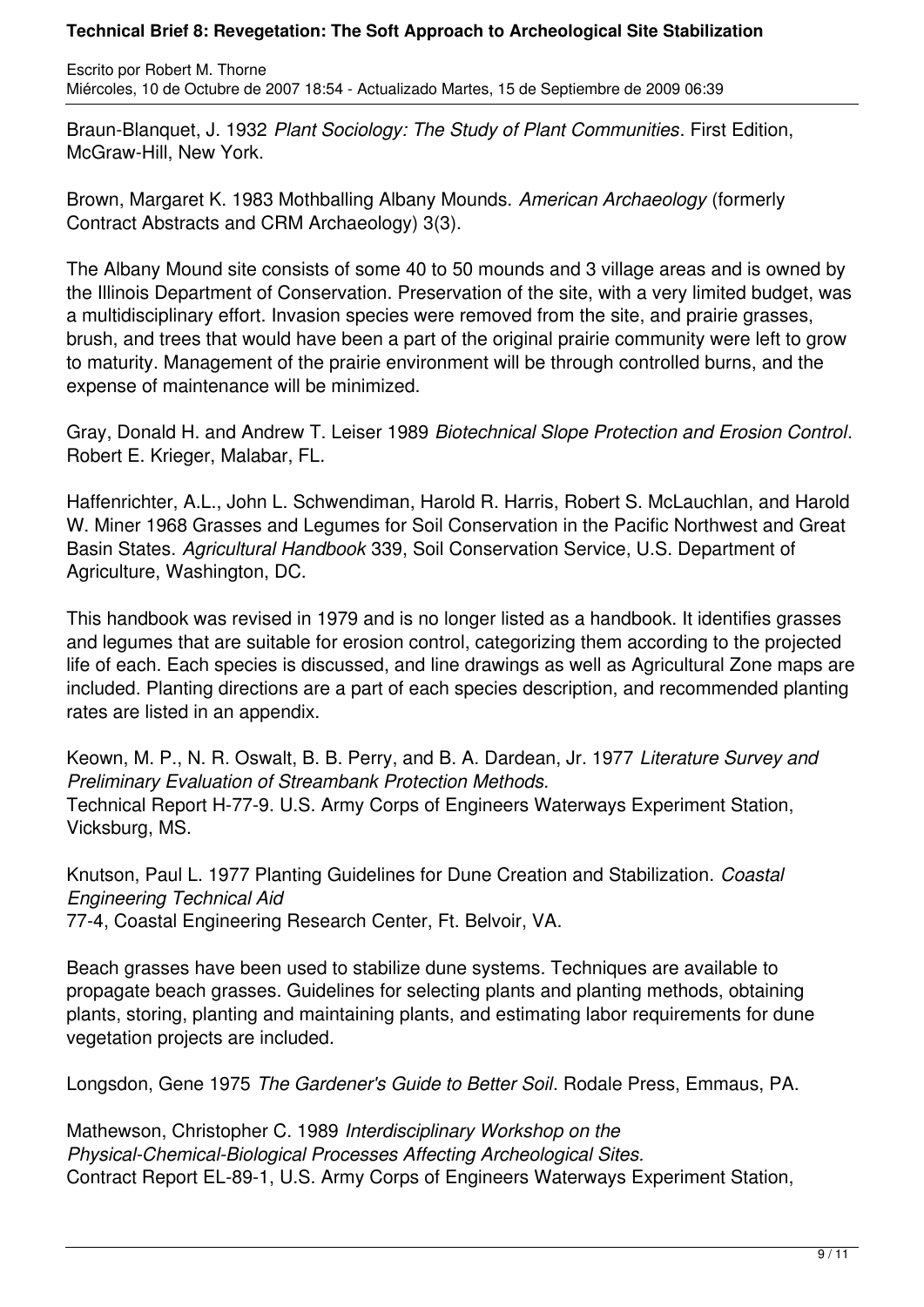Escrito por Robert M. Thorne Miércoles, 10 de Octubre de 2007 18:54 - Actualizado Martes, 15 de Septiembre de 2009 06:39

Vicksburg, MS.

Meyer, Bernard S. and Donald B. Anderson 1939 *Plant Physiology.* D. Van Nostrand, New York.

Laycock, William A. 1967 *Distribution of Roots and Rhizomes in Different Soil Types in the,* **Pine Barrens of New Jersey.** Channel Change Geological Survey Professional Paper 563-C, U.S. Geological Survey, Washington, DC.

Schiechtl, Hugo 1980 *Bioengineering for Land Reclamation and Conservation*. University of Alberta Press, Edmonton, AB.

Thompson, Louis M. and Frederick R. Troeh 1957 *Soils and Soil Fertility*. Third Edition, McGraw-Hill, New York.

Thorne, Robert M., Patricia M. Fay, and James J. Hester 1987 *Archaeological Site Preservation Techniques: A Preliminary Review.*

Technical Report EL-87-3, U.S. Army Corps of Engineers Waterways Experiment Station, Vicksburg, MS.

U.S. Army Corps of Engineers Waterways Experiment Station 1984 *Shore Protection Manual Volumes I and II.* Coastal Engineering Research Center, U.S. Army Corps of Engineers Waterways Experiment Station, Vicksburg, MS.

U.S. Department of Agriculture 1976 *Plant Materials Study: A Search for Drought-Tolerant Plant Materials for Erosion Control, Revegetation, and Landscaping along California Highways.* Soil Conservation Service Research Project, USDA/SCS LPMC-1, Davis, CA.

Plant materials were assembled, propagated, and established along California State highways. Grasses, legumes, and the California poppy were evaluated for erosion control, fire control, and aesthetic purposes. Shrubby species were evaluated for revegetation and general landscaping. Emphasis was placed upon drought-tolerant, low-growing plants that would require a minimum of maintenance. A herbaceous seeding guide and a list of native shrubs and trees were prepared for California, classified by major land resource areas. Special and supplementary studies relevant to plant propagation and establishment were conducted. Whenever possible, the plants were evaluated on representative highway sites using common methods applied by contractors. Most data were collected by visual observation; no statistical analyses were made beyond simple arithmetic averages. Some continued monitoring of plantings is recommended to assess anticipated future changes.

Vogel, Willis G. 1981 *A Guide for Revegetating Coal Mine Soils.* General Technical Report NE-68. U.S. Forest Service, Northeastern Forest Experiment Station, Berea, KY.

This report provides information, recommendations, and guidelines for revegetating land in the Eastern United States that has been disturbed by coal mining. Included are brief descriptions of